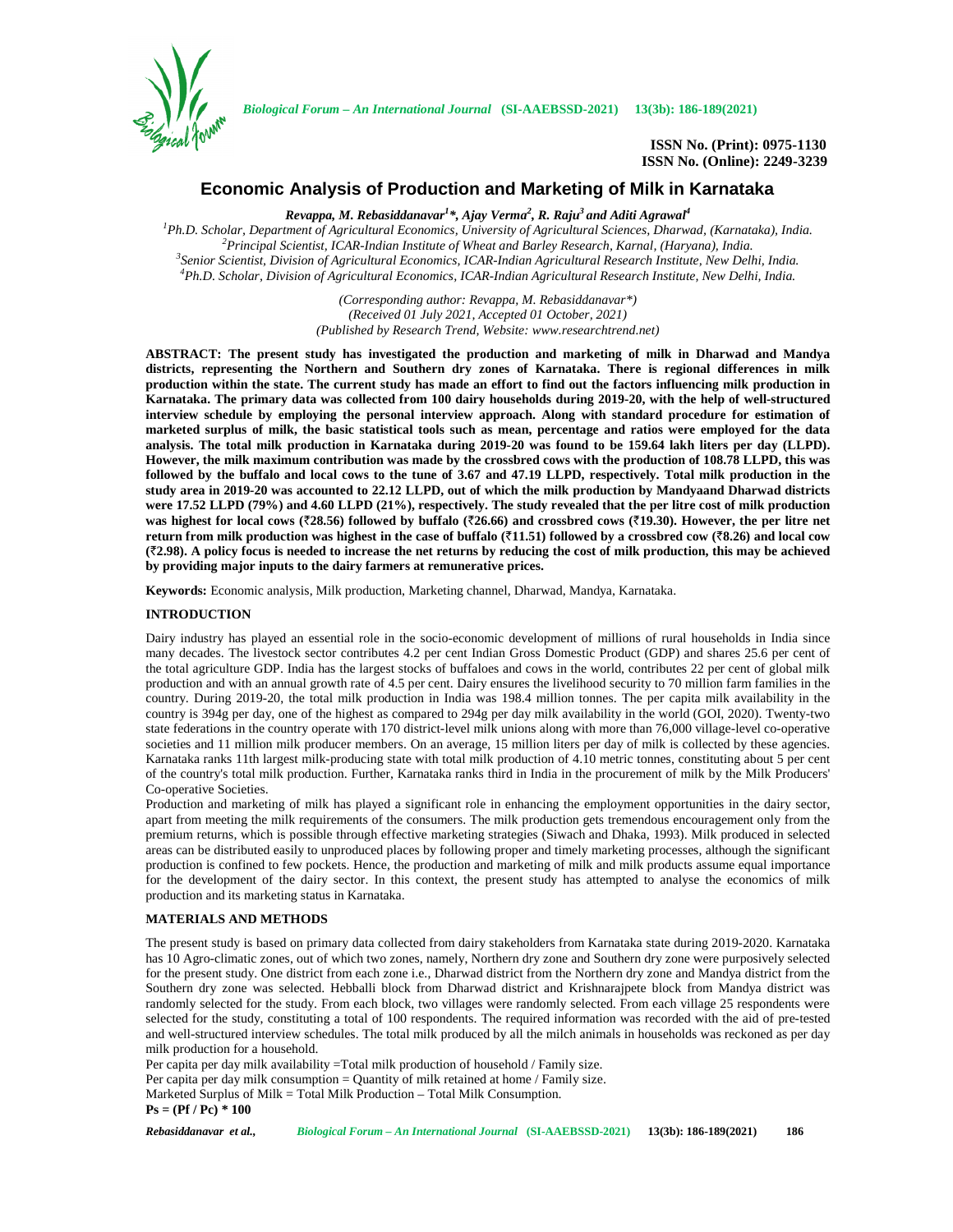### Where, Ps is the Producer's share in the consumer's rupee Pf is the Producer's price Pc is the Consumer's price

# **RESULTS AND DISCUSSION**

## *A. Production and marketed surplus of Milk*

Total milk production in Karnataka was found to be 158.86 LLPD, in which more than half of the milk production was contributed by crossbred cows which produced 108.8 LLPD (68.50%), while milk contributed by buffalo and local cows were found to be 3.66 and 47.20 LLPD, respectively (Table 1).The primary survey revealed that the total milk production in the study area was found to be 22.12 lakh liters per day (LLPD). Out of which, Mandya district, being the dominant producer contributed about 79 per cent of the total milk with the production of 17.52 LLPD, which was followed by Dharwad district with a production of 4.60 LLPD (21%). The average milk yield from the crossbred cows were found to be 8.77 liter/day *i.e.* 8.31 liter/day in Dharwad and 9.24 liter/day in Mandya district. The average milk yield obtained from buffalo and local cows were found to be 5.46 and 3.78 litres per day, respectively (Table 1). The studies by Kumar (1996) and Sirohi *et al.* (2007) found similar results. Overall marketed surplus of milk was estimated to be 82.89 per cent and was highest for large category households (84.15%) followed by medium (82.63%) and small category households (80.76%) (Fig. 1). Similar results were found by Arun (2003) and Meena and Bhavendra (2015) in their study.

| Table 1: Milk production by various categories of animals in Karnataka. |
|-------------------------------------------------------------------------|
|-------------------------------------------------------------------------|

| Animal type | No of milking animals | <b>AverageYield</b><br>(Ltr/animal/day) | <b>Total Production (LLPD)</b> |
|-------------|-----------------------|-----------------------------------------|--------------------------------|
| Crossbred   | 12,40,415(48.53)      | 8.77                                    | 108.78(68.14)                  |
| Buffalo     | 67, 137(2.63)         | 5.46                                    | 3.67(2.30)                     |
| Local cow   | 12.48.440(48.84)      | 3.78                                    | 47.19 (29.56)                  |
| Total       | 25.55.992(100.00)     |                                         | 159.64 (100.00)                |

Figures in parenthesis indicates percent to respective column total.

Source: Author's estimation based on no. of milking animals and average yield per animal





The study revealed that the average milk production in the study area for small, medium and large category of households were in the tune of 33.80, 45.18 and 66.26 litres per day, respectively (Table 2 and Fig. 2). The average number of people residing in each household were about 4.86, 4.70 and 5.27 in case of small, medium and large category of households, respectively. Considering the above fact, the per capita production of milk in the study area was directly proportional to the size of households. i.e. large farmers produce the highest milk i.e., 12.57 litres per day milk as compared to small (6.95 litres per day) and medium (9.61 litres per day) farmers. Bhawar *et al.* (2020) found similar results in their study.

| Category/items                                   | Small | Medium | Large              |
|--------------------------------------------------|-------|--------|--------------------|
| Average milk production of household (Litre/day) | 33.80 | 45.18  | 66.26              |
| Average number of people in households           | 4.86  | 4.70   | <u>.</u>           |
| Per capita availability of milk (Litre/day)      | 6.95  | 9.OI   | $\epsilon$<br>ر… ک |

Source: Authors estimation based on primary data



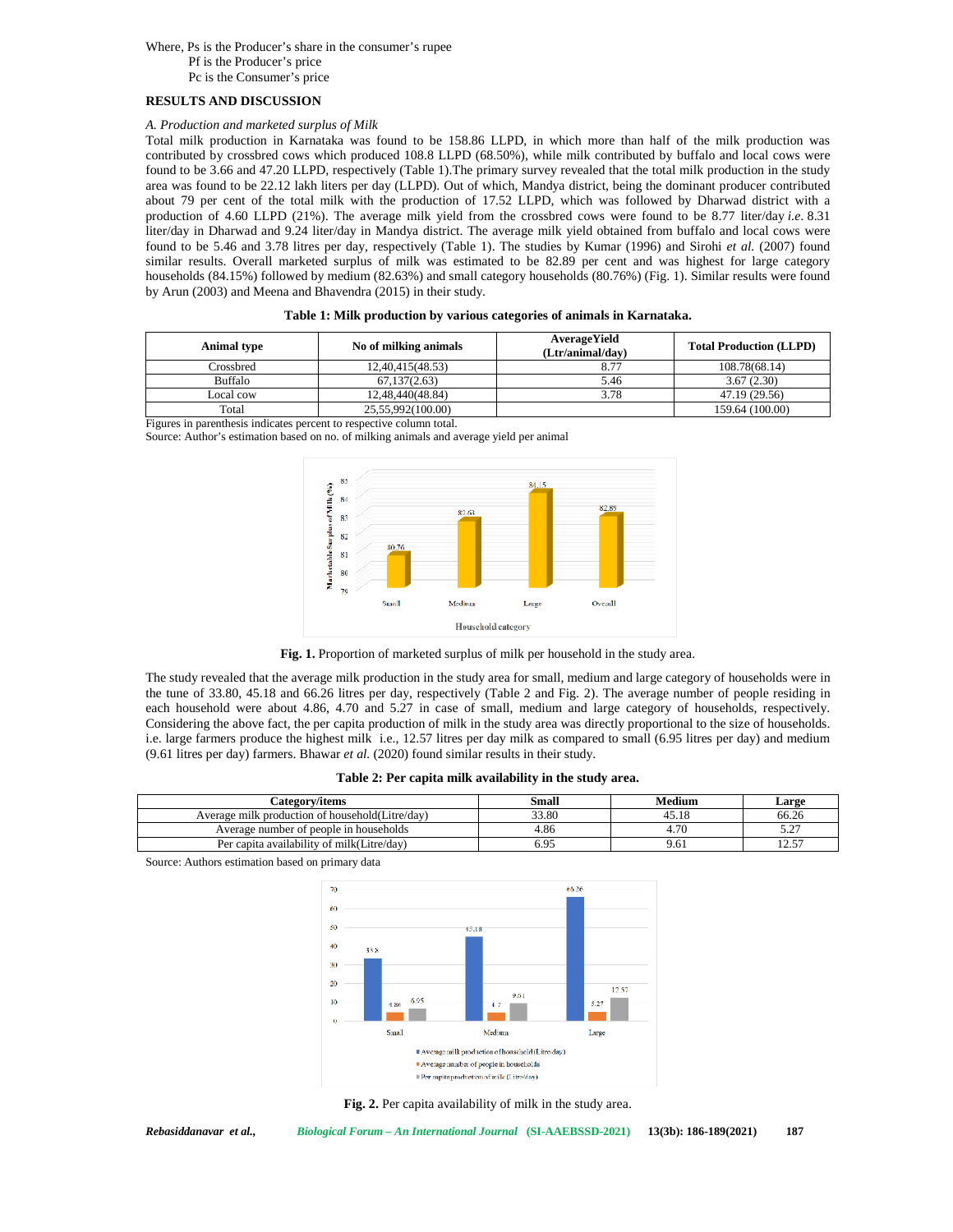#### *B. Milk marketing channels in the study area*

The study revealed that the following informal milk marketing channels were found to be active in the study area: I. Producer-Consumer

II. Producer - Creameries (A)- Consumer

III. Producer - Milk Vendor (A)- Consumer

IV. Producer- Milk Vendor (B)- Creameries (B)- Consumer

V. Producer- co-operatives- Consumer

In channel-I, since the milk was directly sold to consumers by the farmers, the entire amount of the consumers' price was received by the producers *i.e.*  $\bar{\tau}$ 37 (Table 3). Therefore, producer's share in consumer's rupee was found to be 100 per cent in channel-I. In the case of channel-II, the average price received by the producer from creamery-A was  $\overline{3}37$  and the price paid by the consumer was  $*46.80$ . Therefore, producers' share in consumers' rupee was worked out to be 79.05 per cent and the share of creamery-A was found to be 20.94 per cent. In channel-III, average price received by the producer from vendor-A was  $\overline{36.60}$ and the average price paid by the consumers was found to be  $\overline{*}47.80$ . In this channel, the producers' share was estimated to be 76.56 per cent and vendor-A accounted for a share of 23.43 per cent in consumers' rupee. In the case of channel-IV, which involves both the creamery-B and the vendor-B, the average price received by the producer was worked out to be  $\overline{836.20}$  and the price paid by the consumer was  $\bar{x}49.00$ . The producers' share was worked out to be 73.87 per cent, out of which the share of creamery-B and vendor-B were estimated to be 9.60 per cent and 16.32 per cent of the consumers' rupee, respectively. In the case of channel-V producers share in consumers' rupee was found to be second highest. The average price received by the producer from cooperatives was  $\text{\textsterling}33.50$  and the price paid by the consumer was  $\text{\textsterling}42$ . Therefore, producers share in consumers' rupee was worked out to be 79.76 per cent, and the share of cooperatives was found to be 20.24 per cent. The results obtained in case of marketing efficiency of different channels was found to be in accordance with the research conducted by Singh (2016).

|  | Table 3: Marketing cost, marketing margin and price spread in different milk marketing channels. |
|--|--------------------------------------------------------------------------------------------------|
|  |                                                                                                  |

| <b>Particulars</b>                                  | Channel-I | $Channel-II$ | <b>Channel-III</b> | <b>Channel-IV</b> | Channel-V |
|-----------------------------------------------------|-----------|--------------|--------------------|-------------------|-----------|
| Net receipt to producer( $\overline{\zeta}/$ litre) |           | 37           | 36.60              | 36.20             | 33.50     |
| Marketing cost( $\overline{\zeta}/$ litre)          |           | 2.60         | 3.98               | 5.18              | 2.70      |
| Marketing margin( $\overline{\zeta}/$ litre)        |           | 7.20         | 12.22              | 12.62             | 5.80      |
| Consumers' price(₹/litre)                           |           | 46.88        | 47.80              | 49.00             |           |
| Price spread( $\overline{\xi}/$ litre)              |           | 8.68         | 16.20              | 17.80             |           |

*C. Analysis of price spread in different marketing channels*

In the case of channel-I, the price spread was zero due to the absence of any intermediaries and direct disposal of milk from producer to consumers (Table 4). Price spread was estimated in case of channel-II, channel-III, channel-IV and channel-V were to the extent of  $\bar{8}.68$ ,  $\bar{8}16.20$ ,  $\bar{8}17.80$  and  $\bar{8}8.50$ , respectively. The price spread was found to be highest in the case of channel-IV due to the involvement of both creamery-B and vendor-B in the marketing process. Therefore, the more is the number of intermediaries involved in the marketing channel, the higher will be the price spread and the lower will be the efficiency of the marketing channel. In the case of channel-V due to the involvement of a smaller number of intermediaries, the price spread was found to be lower and hence the efficiency was higher as compared to other marketing channels in the study area. The marketing cost was found to be highest in the case of channel-IV involving creamery-B and vendor-B ( $\overline{5}$ 5.18), followed by channel-III  $(\bar{z}3.98)$  and channel–II ( $\bar{z}2.86$ ). Marketing margin was observed as highest in the case of channel-IV ( $\bar{z}12.62$ ) as followed by channel-III ( $\bar{\ell}$ 12.22), channel-II ( $\bar{\ell}$ 11.54) and channel-V ( $\bar{\ell}$ 5.80). Similar findings were reported by many authors in different states (Vedamurthy and Chauhan, 2005; Yogi *et al*. 2007; Singh, 2013; Singh, 2016; Agrawal and Raju, 2021).

|  | Table 4. Producers' share in consumers' price in different milk marketing channels in Karnataka |
|--|-------------------------------------------------------------------------------------------------|
|--|-------------------------------------------------------------------------------------------------|

| <b>Intermediaries</b> | $\mathbb{C}$ hannel- $\mathbf{I}$ | Channel-II   | <b>Channel-III</b> | <b>Channel-IV</b> | <b>Channel-V</b> |
|-----------------------|-----------------------------------|--------------|--------------------|-------------------|------------------|
| Producer              | 37.00                             | 37.00        | 36.60              | 36.20             | 33.50            |
|                       | (100.00)                          | (79.05)      | (76.56)            | (73.87)           | (79.76)          |
| Creamerv              |                                   | 9.80 (20.94) |                    | 4.80 (9.70)       |                  |
| Vendor                |                                   |              | 11.20 (23.43)      | 8.00 (16.32)      |                  |
| Co operative          |                                   |              |                    |                   | 8.50 (20.24)     |
| Consumers' Price      | 37.00                             | 46.80        | 47.80              | 49.00             | 42.00            |

*Figures in parentheses indicate percentage to consumers' price*



*Rebasiddanavar et al., Biological Forum – An International Journal* **(SI-AAEBSSD-2021) 13(3b): 186-189(2021) 188 Plate 1: Interaction with farmers of study area during data collection.**